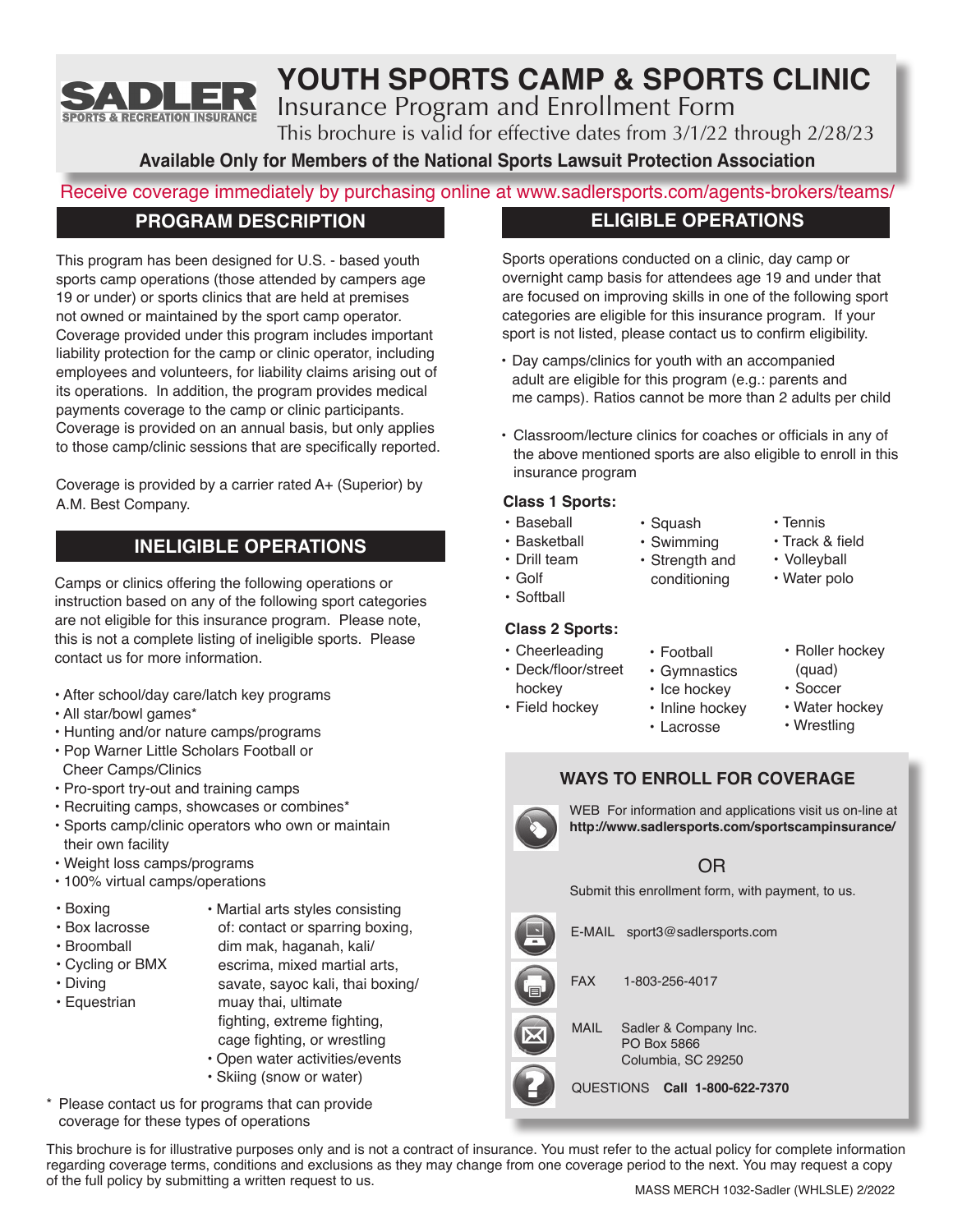| <b>COVERAGES AND LIMITS</b><br>* Higher liability limit options are available immediately online at www.campinsurance-kk.com * |                 |                 |  |  |
|--------------------------------------------------------------------------------------------------------------------------------|-----------------|-----------------|--|--|
| <b>Coverages</b>                                                                                                               | <b>Option 1</b> | <b>Option 2</b> |  |  |
| <b>Commercial General Liability (CGL):</b>                                                                                     | Limits          | <b>Limits</b>   |  |  |
| Each Occurrence                                                                                                                | \$1,000,000     | \$2,000,000     |  |  |
| General Aggregate (other than Products-completed Operations) -<br>per event/camp                                               | \$5,000,000     | \$5,000,000     |  |  |
| Products-completed Operations Aggregate                                                                                        | \$1,000,000     | \$2,000,000     |  |  |
| Personal and Advertising Injury                                                                                                | \$1,000,000     | \$2,000,000     |  |  |
| <b>Professional Liability</b>                                                                                                  | \$1,000,000     | \$2,000,000     |  |  |
| Hired Auto & Employer's Nonownership Liability<br>(not provided while in Hawaii)                                               | \$1,000,000     | \$2,000,000     |  |  |
| Damage to Premises Rented to You (Fire Legal Liability)                                                                        | \$1,000,000     | \$1,000,000     |  |  |
| Medical Expense (other than participants)                                                                                      | \$<br>5,000     | \$<br>5,000     |  |  |
| Medical Payments for Participants (excess)<br>\$100 per claim deductible applies                                               | \$<br>25,000    | \$<br>250,000   |  |  |
| Legal Liability to Participants (LLP)                                                                                          | \$1,000,000     | \$2,000,000     |  |  |

| <b>Rates</b> (per participant)<br>If multiple sports are in a single camp, then the highest sport class applies                              |                                                           |                                                           |  |  |
|----------------------------------------------------------------------------------------------------------------------------------------------|-----------------------------------------------------------|-----------------------------------------------------------|--|--|
| <b>Class 1 Sports</b>                                                                                                                        | <b>Option 1</b>                                           | <b>Option 2</b>                                           |  |  |
| Per participant/per daily session                                                                                                            | \$1.45                                                    | \$1.97                                                    |  |  |
| Per participant/per weekly session<br>(camps 3-7 consecutive days)                                                                           | \$4.33                                                    | \$5.99                                                    |  |  |
| Per participant/overnight camps<br>(camps no more than 7 consecutive days)<br>Note: Adult accompanied camps are not eligible for this option | \$5.75                                                    | \$7.95                                                    |  |  |
| <b>Class 2 Sports</b>                                                                                                                        | <b>Option 1</b><br>with Limited Brain Injury<br>Coverage* | <b>Option 2</b><br>with Limited Brain Injury<br>Coverage* |  |  |
| Per participant/per daily session                                                                                                            | \$1.60                                                    | \$2.20                                                    |  |  |
| Per participant/per weekly session<br>(camps 3-7 consecutive days)                                                                           | \$4.78                                                    | \$6.66                                                    |  |  |
| Per participant/overnight camps<br>(camps no more than 7 consecutive days)<br>Note: Adult accompanied camps are not eligible for this option | \$6.34                                                    | \$8.83                                                    |  |  |
| Minimum Premiums - All Classes (1 & 2)                                                                                                       | \$240.00                                                  | \$360.00                                                  |  |  |

\*LIMITED BRAIN INJURY COVERAGE - "Brain injury" means concussion, chronic traumatic encephalopathy or any other injury to the brain and any symptoms, conditions, disorders and diseases, including death, resulting therefrom but only if such injury occurs as a result of specific events occurring during the policy period.

| Options 1 and 2                                | Brain Injury limit / Aggregate limit            | \$1,000,000 / \$1,000,000 |
|------------------------------------------------|-------------------------------------------------|---------------------------|
| w/\$1.000.000<br>Limited Brain Injury Coverage | Loss Adjustment Expense limit / Aggregate limit | \$1,000,000 / \$1,000,000 |

*Class 2 sports have the option to exclude coverage for brain injureis in order to receive premium credits. In order to receive credits, you must contact Sadler & Company directly at sport3@sadlersports.com*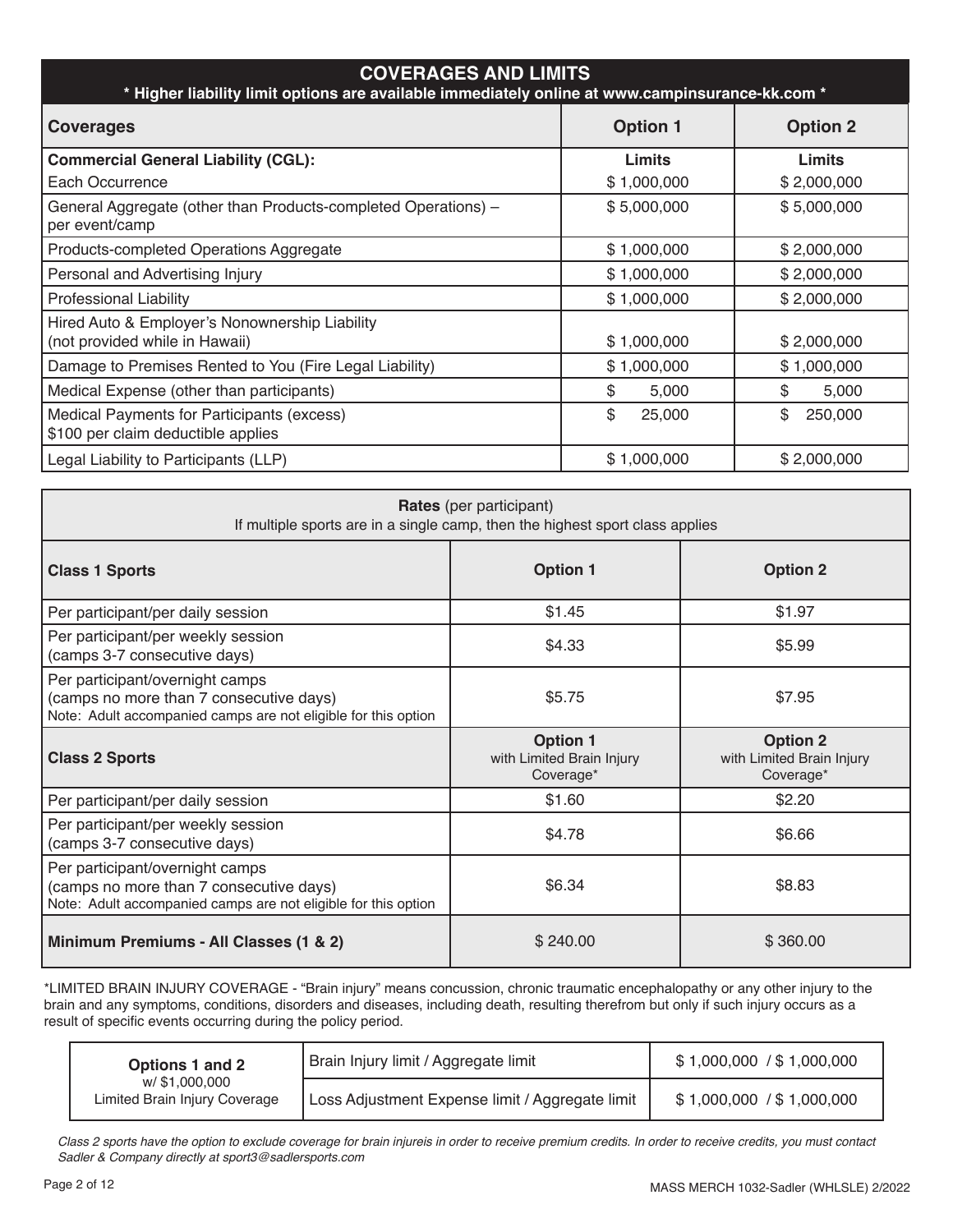# **COVERAGES AND LIMITS CONTINUED**

**Commercial General Liability with Broadening Endorsement** - coverage which protects the insured against liability claims for bodily injury and property damage arising out of premises, operations, products and completed operations and personal and advertising injury. Legal liability to participants and professional liability coverage are also provided as part of this program. No deductible applies to liability claims. Additional or broadening coverages added with the broadening endorsement are:

Expected or intended injury resulting from the use of reasonable force to protect persons or property; Non-owned watercraft – extended to 58 feet; Supplementary payments - \$2,500 bail bonds, \$500 a day loss of earnings; Knowledge or Notice of Occurrence; Waiver of right of recovery; Bodily injury definition expanded to include mental anguish, mental injury, shock, fright, humiliation, emotional distress or death resulting from bodily injury, sickness or disease; Damage to Premises Rented to You – the term fire is replaced with fire, lightning, explosion, smoke and leaks from sprinklers

- · Additional coverages:
	- Emergency Real Estate Consultant Fee \$25,000
	- Identify Theft Exposure (for directors or officers) \$25,000
	- Key Individual Replacement Cost \$50,000
	- Lease Cancellation Moving Expense \$2,500
- Temporary Meeting Place \$25,000
- Terrorism Travel Reimbursement
- (for directors or officers)- \$25,000
- Workplace Violence Counseling \$25,000

**Hired Auto and Employers' Nonownership Liability** - coverage which protects the insured against liability claims arising out of the maintenance or use of motor vehicles hired or borrowed by the insured on a short-term basis, as well as coverage for those autos your organization does not own, lease, hire, rent or borrow that are used in conjunction with your operations. Coverage does not extend to the transporting of participants or to those vehicles that are rented, hired or borrowed on a long-term basis.

**Medical Payments for Participants** - coverage which pays the medical and dental expenses incurred by a "participant" when an accidental injury occurs while participating in your camp operations. The coverage is provided on an excess basis, responding after all other medical coverage available to the "participant" has been exhausted. If no other medical coverage exists, the coverage becomes primary. A \$100 deductible applies to each claim and the benefit period is two years from the date of the accident.

# **EXCLUSIONS**

The following represent only some of the exclusions contained in this policy.

- Abuse, molestation, harrassment or sexual conduct
- Communicable disease
- Cryogenic chambers/therapy
- Employment-related practices
- Fireworks
- Fungi or bacteria
- Lead
- Operation, maintenance or management of any facility or field other than being used for covered activities
- Nuclear energy
- Operations listed as ineligible
- Pollution
- Transportation of participants
- Use of haunted attractions
- Amusement devices (e.g.: rides, slides, inflatables, bungees, climbing walls, dunk tanks)
- Asbestos

# **FREQUENTLY ASKED QUESTIONS**

.

**1. How do I calculate the premium? What is a minimum premium?**

Premium is based on the actual or maximum number of campers expected times a rate. A minimum premium is the amount you must pay if your calculated premium is less than the minimum premium for the option you choose.

Example: A 2 day clinic, class 1 sport, that needs

- \$1,000,000 in coverage for 50 campers:
- Step 1: Choose Option 1
- Step 2: Take the daily session rate for Option 1, which is \$1.45 x 50 x 2 for a premium calculation of \$145.00.
- Step 3: Since the premium calculation is below the \$240.00 minimum premium for Option 1, the total premium due for this clinic is \$240.00.
- **2. What if I have multiple camps or clinics scheduled and I am not sure how many participants will attend these camps or clinics? What do I report?**

At the time of enrollment, please provide us a list of all your known camps or clinics. Use the maximum amount of campers that your camp/clinic can accommodate to calculate the premium due. TBD numbers will not be accepted.

**3. What do I do if I add a camp or clinic after I submit my enrollment?**

To provide coverage for a new camp/clinic not previously reported, you must inform us in writing of the new dates by completing a youth camp/clinic supplemental request form prior to the start date of the camp/clinic along with any additional premium due. Camps or clinics not reported to us prior to occurring will not be covered.

### **4. Will I receive a policy after I submit the enrollment form?**

You will receive a certificate of insurance as proof of coverage. Coverage is offered exclusively through Sports, Leisure and Entertainment Risk Purchasing Group (RPG). The RPG receives a master policy from the insurance company. Submission of this enrollment form confirms your desire to receive coverage through the RPG. Each member receives their own certificate of insurance as their evidence of coverage. The limits of insurance apply individually to each certificate of insurance–there are no shared limits of liability with any other members. A copy of the RPG master policy can be requested in writing to: Sadler & Company Inc., P.O. Box 5866, Columbia, SC 29250 or email: sport3@sadlersports.com.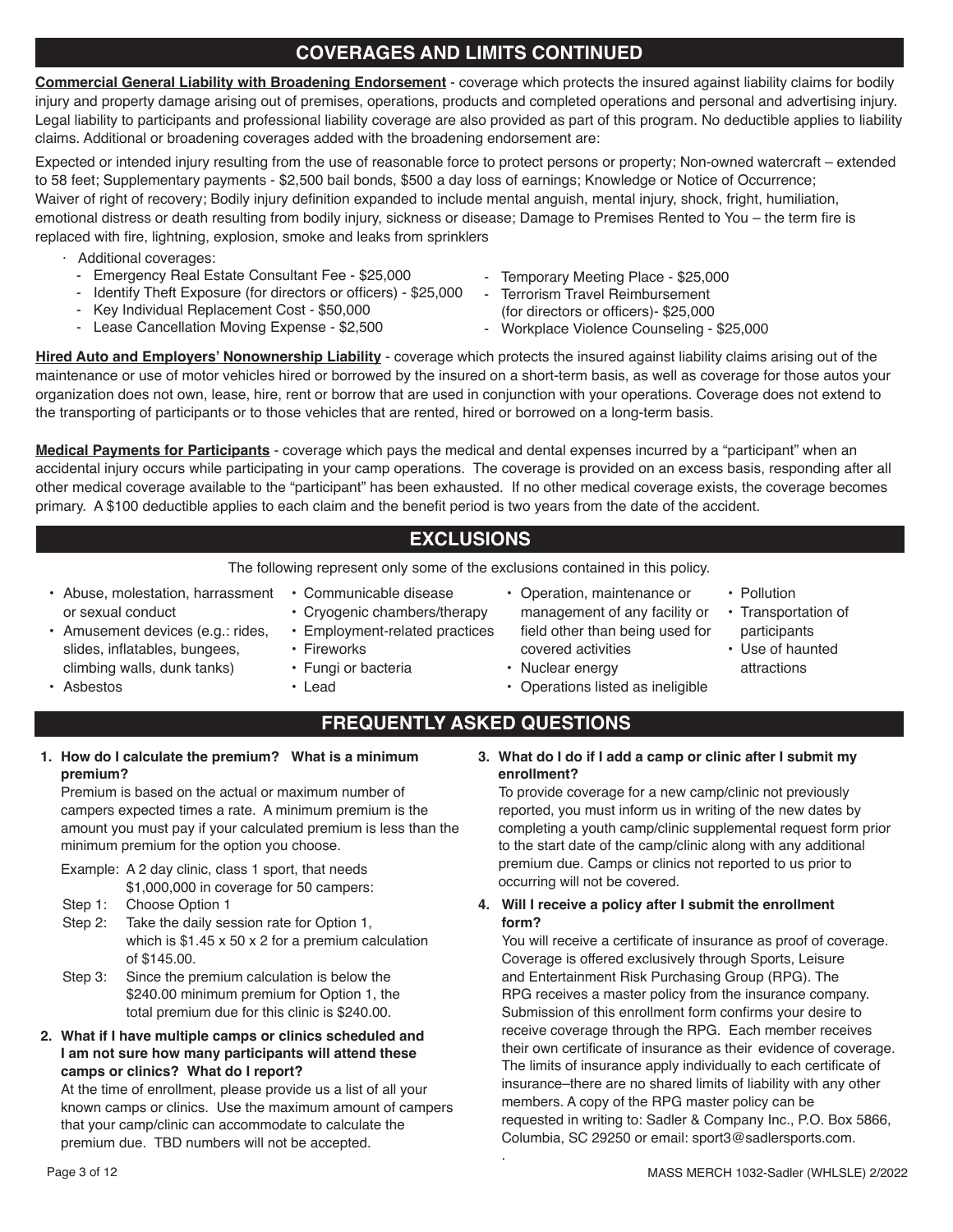## **HOW TO OBTAIN COVERAGE**

- 1. For instant proof of coverage APPLY ONLINE at http://www.sadlersports.com/sportscampinsurance
- 2. If you do not apply online, remit the completed and signed enrollment form (page 5-12), corresponding premium payment, and a copy of your camp brochure and/or registrations form to:

| Sadler & Company, Inc.  | Phone: 1-803-254-6311 or 1-800-622-7370 |
|-------------------------|-----------------------------------------|
| <b>PO Box 5866</b>      | Fax: 1-803-256-4017                     |
| Columbia, SC 29250-5866 | Email: sport3@sadlersports.com          |

- 3. You will be notified by Sadler and Company, Inc., if for any reason, your submission to this insurance program is declined or determined to be ineligible for coverage and your premium payment will be returned.
- 4. If Sadler & Company, Inc., needs additional information or if there are any problems with your submission, **an email will be sent to the email address provided on the application**.
- 5. If your enrollment is accepted, Sadler & Company, Inc. will issue your coverage documents and a verification of coverage **email** will be sent to the email address provided on the application.
- 6. Coverage will become effective the day and time your enrollment form and premium payment are received by Sadler & Company, Inc., or on a later date that you may specify.
- 7. Please allow 6 business days for processing we CANNOT rush your proof of coverage. If you need faster processing, apply online and you will have your coverage documents instantly.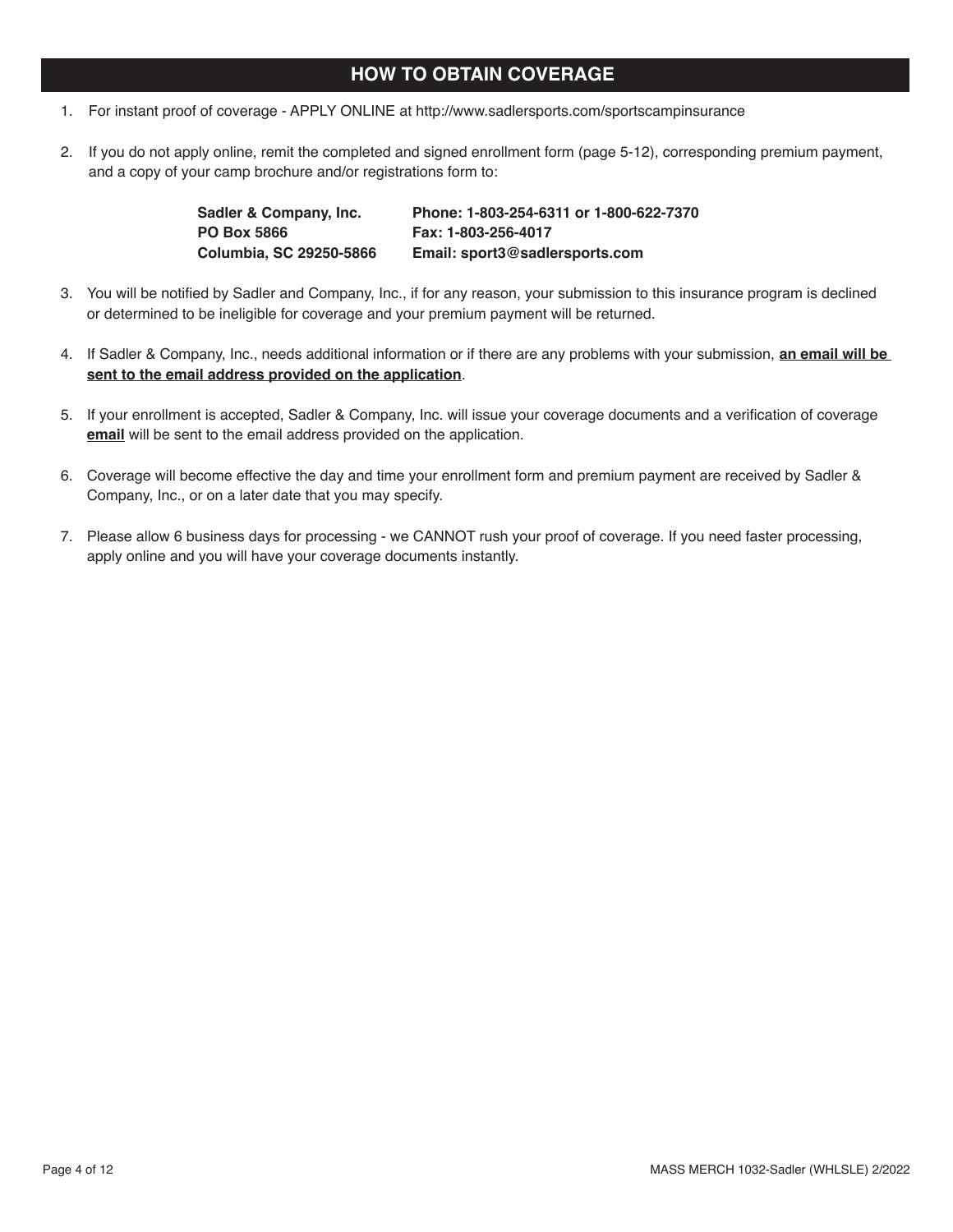

# **Enrollment Form - Youth Sports Camp & Sports Clinic Insurance**

Valid for effective dates from 3/21/22 through 2/28/23

## **Available Only for Members of the National Sports Lawsuit Protection Association**

## Receive coverage immediately by purchasing online at www.sadlersports.com/agents-brokers/teams/

Completion of this enrollment form confirms your desire to obtain insurance through the Sports, Leisure and Entertainment Risk Purchasing Group. A risk purchasing group (RPG) provides group purchasing power for similar risks resulting in potential advantageous coverage terms, competitive rates, risk management bulletins, and rewards for favorable group loss experience. An RPG administration fee may be charged. The submission of this enrollment form and/or the acceptance of payment does not guarantee coverage. Certain operations are not eligible for coverage by this program. We reserve the right to decline any request for coverage.

## **TO AVOID PROCESSING DELAYS, PLEASE: 1. Complete all sections (print legibly**

# **2. Sign and date where required**

## **3. Remit completed enrollment form (pages 5 - 12) with payment**

|                             | $\bigcirc$ I am a new account                                                                                                                                                                                                           | $\bigcirc$ I am renewing my coverage |                                  |                                |
|-----------------------------|-----------------------------------------------------------------------------------------------------------------------------------------------------------------------------------------------------------------------------------------|--------------------------------------|----------------------------------|--------------------------------|
|                             |                                                                                                                                                                                                                                         |                                      |                                  |                                |
| GENERAL INFORMATION         | Note: This is the name that will appear on your Certificate of Insurance. If your company is a Sole Proprietorship, then this will be your<br>personal name or DBA.                                                                     |                                      |                                  |                                |
|                             | Applicant is a: $\bigcirc$ Sole Proprietorship $\bigcirc$ Limited Liability Co. $\bigcirc$ Corporation $\bigcirc$ Partnership                                                                                                           |                                      |                                  |                                |
|                             |                                                                                                                                                                                                                                         |                                      |                                  |                                |
|                             |                                                                                                                                                                                                                                         |                                      |                                  |                                |
|                             |                                                                                                                                                                                                                                         |                                      |                                  |                                |
|                             |                                                                                                                                                                                                                                         |                                      |                                  |                                |
|                             |                                                                                                                                                                                                                                         |                                      |                                  |                                |
|                             | (By listing an email address, you are giving us permission to contact you by email about your policy. Refer to page 10 of the application for                                                                                           |                                      |                                  |                                |
|                             | Electronic Disclosure and Consent)                                                                                                                                                                                                      |                                      |                                  |                                |
|                             | 1. Are any of your camp/clinic attendees age 20 or over?<br>If yes, do you allow more than two parents or adults to accompany youth participants                                                                                        |                                      | $\bigcirc$ Yes<br>$\bigcirc$ Yes | $\bigcirc$ No<br>$\bigcirc$ No |
|                             | in camp activities?<br>If you allow parent or adult participation, do you offer any "adult-only" instruction or                                                                                                                         |                                      | $\bigcirc$ Yes                   | $\bigcirc$ No                  |
|                             | competitions?                                                                                                                                                                                                                           |                                      |                                  |                                |
|                             | 2. Are you an after school, day care or latch key program?                                                                                                                                                                              |                                      | $\bigcirc$ Yes                   | $\bigcirc$ No                  |
|                             | 3. Do you own or maintain the facility(s) where the camps/clinics take place?                                                                                                                                                           |                                      | ◯ Yes                            | $\bigcirc$ No                  |
|                             | 4. Are you a weight loss camp/program?                                                                                                                                                                                                  |                                      | $\bigcirc$ Yes                   | $\bigcirc$ No                  |
|                             | 5. Does any of your camps/clinics include an all star game or bowl game?                                                                                                                                                                |                                      | $\bigcirc$ Yes                   | $\bigcirc$ No                  |
| <b>BUSINESS INFORMATION</b> | 6. Are any of your camps/clinics a professional try-out or training camp?                                                                                                                                                               |                                      | ◯ Yes                            | $\bigcirc$ No                  |
|                             | 7. Are any of your camps/clinics a recruiting event, showcase or combine?                                                                                                                                                               |                                      | $\bigcirc$ Yes                   | $\bigcirc$ No                  |
|                             | 8. Are any of your camps/clinics held on the property of a private home or residence?                                                                                                                                                   |                                      | $\bigcirc$ Yes                   | $\bigcirc$ No                  |
|                             | 9. Does your program include any trips away from the main location?<br>If yes, please submit additional details. Trips made away from the<br>main location must be reported prior to occurring, and approved by us.                     |                                      | $\bigcirc$ Yes                   | $\bigcirc$ No                  |
|                             | The exposures/activities listed above are not covered by this program and any resulting claims will be denied. If you wish to cover<br>any of these activities, please contact us to determine if other coverage options are available. |                                      |                                  |                                |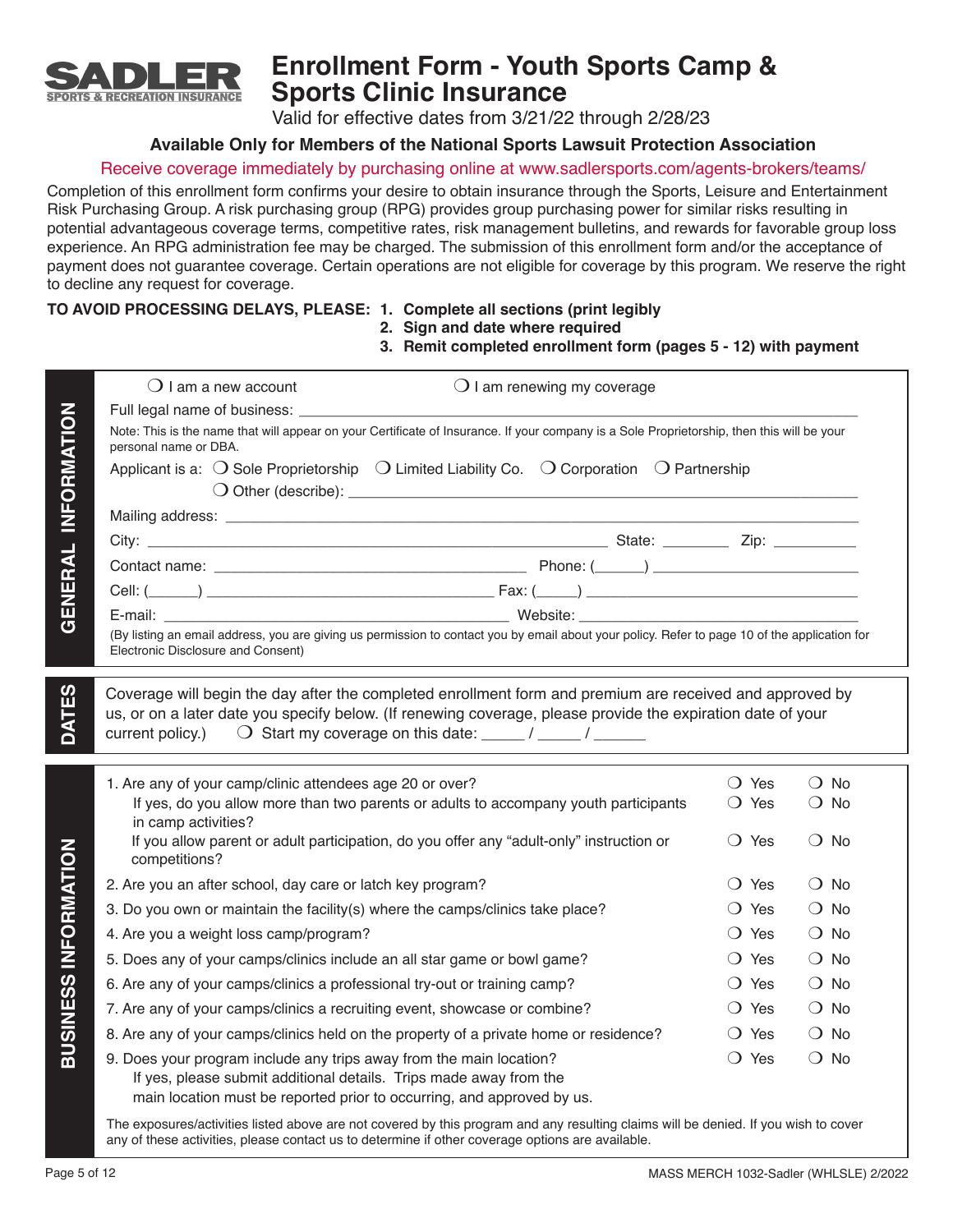| 10. Are any of your camps/clinics by invitation only?<br>11. Is this a Pop Warner Little Scholars football or cheer camp/clinic?                                                                                                                                                                                                                                                                                                                                                                                                                                                                                                                                                        | <b>Yes</b><br>ີ No<br>Yes<br>$\overline{\phantom{a}}$   |  |  |
|-----------------------------------------------------------------------------------------------------------------------------------------------------------------------------------------------------------------------------------------------------------------------------------------------------------------------------------------------------------------------------------------------------------------------------------------------------------------------------------------------------------------------------------------------------------------------------------------------------------------------------------------------------------------------------------------|---------------------------------------------------------|--|--|
| 12. If you suspect an athlete has a concussion, do you have an action plan that includes:<br>a. Immediately removing the athlete from play or practice<br>b. Keeping the athlete out of play or practice until they provide written clearance from a<br>licensed physician?                                                                                                                                                                                                                                                                                                                                                                                                             | Yes<br>$\Box$<br>N∩<br>Yes<br>$\left( \right)$<br>(J No |  |  |
| コ<br>ニュー<br>13. Does your operation involve football?<br>Yes<br>$\ddot{\phantom{1}}$<br>No.<br><b>ZOU</b><br>If yes,<br>Do you maintain a system for your football activities that includes communication (in written or electronic form) of<br>education materials to participants, parents and coaches about the nature of risk of concussions, including but not<br>limited to information such as: focusing on prevention and preparedness to keep athletes safe; understanding<br>concussions and potential consequences of the injury; recognizing concussion symptoms and how to respond;<br>and learning about steps for returning to play after a suspected concussion?<br>Yes |                                                         |  |  |

# **RATES AND MINIMUM PREMIUMS**

| <b>Class 1 Sports</b>                                                                                               |                                        |                                        |  |  |
|---------------------------------------------------------------------------------------------------------------------|----------------------------------------|----------------------------------------|--|--|
|                                                                                                                     | \$1,000,000 CGL and \$25,000 MPP       | \$2,000,000 CGL and \$250,000 MPP      |  |  |
| <b>Type of Camp Sessions</b>                                                                                        | <b>Option 1</b>                        | <b>Option 2</b>                        |  |  |
| <b>Daily</b> (no overnight exposures) =<br>• 2 consecutive days or less; OR<br>• Multiple non-consecutive days      | \$1.45<br>Per Day/Per Commuter Camper  | \$1.97<br>Per Day/Per Commuter Camper  |  |  |
| <b>Weekly</b> (no overnight exposures) $=$<br>• 3-7 consecutive days                                                | \$4.33<br>Per Week/Per Commuter Camper | \$5.99<br>Per Week/Per Commuter Camper |  |  |
| Overnight/Resident =<br>• 1-7 consecutive days<br>Note: Adult accompanied camps are not eligible for<br>this option | \$5.75<br>Per Resident Camper          | \$7.95<br>Per Resident Camper          |  |  |
| <b>MINIMUM PREMIUMS:</b>                                                                                            | \$240.00                               | \$360.00                               |  |  |

| TT. IS this a Pop warner Little Scholars football or cheer camp/clinic?<br>YES V NO                                                                                                                                              |                                                                                                                                                                                                                                                                                                                                                                                                                                                                          |                                                       |  |  |  |  |
|----------------------------------------------------------------------------------------------------------------------------------------------------------------------------------------------------------------------------------|--------------------------------------------------------------------------------------------------------------------------------------------------------------------------------------------------------------------------------------------------------------------------------------------------------------------------------------------------------------------------------------------------------------------------------------------------------------------------|-------------------------------------------------------|--|--|--|--|
| 12. If you suspect an athlete has a concussion, do you have an action plan that includes:                                                                                                                                        |                                                                                                                                                                                                                                                                                                                                                                                                                                                                          |                                                       |  |  |  |  |
| a. Immediately removing the athlete from play or practice<br>$\bigcirc$ Yes<br>() No                                                                                                                                             |                                                                                                                                                                                                                                                                                                                                                                                                                                                                          |                                                       |  |  |  |  |
| licensed physician?                                                                                                                                                                                                              | b. Keeping the athlete out of play or practice until they provide written clearance from a<br>$\bigcirc$ Yes<br>() No                                                                                                                                                                                                                                                                                                                                                    |                                                       |  |  |  |  |
| 13. Does your operation involve football?                                                                                                                                                                                        |                                                                                                                                                                                                                                                                                                                                                                                                                                                                          | $\bigcirc$ Yes<br>() No                               |  |  |  |  |
| If yes,                                                                                                                                                                                                                          |                                                                                                                                                                                                                                                                                                                                                                                                                                                                          |                                                       |  |  |  |  |
| <b>BUSINESS INFORMATION<br/>CONTINUED</b><br>and learning about steps for returning to play after a suspected concussion?                                                                                                        | Do you maintain a system for your football activities that includes communication (in written or electronic form) of<br>education materials to participants, parents and coaches about the nature of risk of concussions, including but not<br>limited to information such as: focusing on prevention and preparedness to keep athletes safe; understanding<br>concussions and potential consequences of the injury; recognizing concussion symptoms and how to respond; | $\bigcirc$ Yes $\bigcirc$ No                          |  |  |  |  |
|                                                                                                                                                                                                                                  | Note: The Center for Disease Control and Prevention offers free information, as well as a free online concussion<br>training course for coaches on their website: www.cdc.gov/concussion/HeadsUp/youth.html.                                                                                                                                                                                                                                                             |                                                       |  |  |  |  |
|                                                                                                                                                                                                                                  |                                                                                                                                                                                                                                                                                                                                                                                                                                                                          |                                                       |  |  |  |  |
|                                                                                                                                                                                                                                  | <b>RATES AND MINIMUM PREMIUMS</b>                                                                                                                                                                                                                                                                                                                                                                                                                                        |                                                       |  |  |  |  |
|                                                                                                                                                                                                                                  | <b>Class 1 Sports</b>                                                                                                                                                                                                                                                                                                                                                                                                                                                    |                                                       |  |  |  |  |
| <b>Type of Camp Sessions</b>                                                                                                                                                                                                     | \$1,000,000 CGL and \$25,000 MPP                                                                                                                                                                                                                                                                                                                                                                                                                                         | \$2,000,000 CGL and \$250,000 MPP                     |  |  |  |  |
|                                                                                                                                                                                                                                  | <b>Option 1</b>                                                                                                                                                                                                                                                                                                                                                                                                                                                          | <b>Option 2</b>                                       |  |  |  |  |
| <b>Daily</b> (no overnight exposures) =<br>• 2 consecutive days or less; OR<br>· Multiple non-consecutive days                                                                                                                   | \$1.45<br>Per Day/Per Commuter Camper                                                                                                                                                                                                                                                                                                                                                                                                                                    | \$1.97<br>Per Day/Per Commuter Camper                 |  |  |  |  |
| <b>Weekly</b> (no overnight exposures) =<br>· 3-7 consecutive days                                                                                                                                                               | \$4.33<br>Per Week/Per Commuter Camper                                                                                                                                                                                                                                                                                                                                                                                                                                   | \$5.99<br>Per Week/Per Commuter Camper                |  |  |  |  |
| Overnight/Resident =<br>• 1-7 consecutive days<br>Note: Adult accompanied camps are not eligible for<br>this option                                                                                                              | \$5.75<br>Per Resident Camper                                                                                                                                                                                                                                                                                                                                                                                                                                            | \$7.95<br>Per Resident Camper                         |  |  |  |  |
| <b>MINIMUM PREMIUMS:</b>                                                                                                                                                                                                         | \$240.00                                                                                                                                                                                                                                                                                                                                                                                                                                                                 | \$360.00                                              |  |  |  |  |
|                                                                                                                                                                                                                                  |                                                                                                                                                                                                                                                                                                                                                                                                                                                                          |                                                       |  |  |  |  |
|                                                                                                                                                                                                                                  | <b>Class 2 Sports</b>                                                                                                                                                                                                                                                                                                                                                                                                                                                    |                                                       |  |  |  |  |
|                                                                                                                                                                                                                                  | \$1,000,000 CGL and \$25,000 MPP                                                                                                                                                                                                                                                                                                                                                                                                                                         | \$2,000,000 CGL and \$250,000 MPP                     |  |  |  |  |
| <b>Type of Camp Sessions</b>                                                                                                                                                                                                     | <b>Option 1</b><br>with Limited Brain Injury Coverage                                                                                                                                                                                                                                                                                                                                                                                                                    | <b>Option 2</b><br>with Limited Brain Injury Coverage |  |  |  |  |
| <b>Daily</b> (no overnight exposures) =<br>• 2 consecutive days or less; OR<br>· Multiple non-consecutive days                                                                                                                   | \$1.60<br>Per Day/Per Commuter Camper                                                                                                                                                                                                                                                                                                                                                                                                                                    | \$2.20<br>Per Day/Per Commuter Camper                 |  |  |  |  |
| <b>Weekly</b> (no overnight exposures) $=$<br>• 3-7 consecutive days                                                                                                                                                             | \$4.78<br>Per Week/Per Commuter Camper                                                                                                                                                                                                                                                                                                                                                                                                                                   | \$6.66<br>Per Week/Per Commuter Camper                |  |  |  |  |
| Overnight/Resident =                                                                                                                                                                                                             |                                                                                                                                                                                                                                                                                                                                                                                                                                                                          |                                                       |  |  |  |  |
| • 1-7 consecutive days<br>Note: Adult accompanied camps are not eligible for<br>this option                                                                                                                                      | \$6.34<br>Per Resident Camper                                                                                                                                                                                                                                                                                                                                                                                                                                            | \$8.83<br>Per Resident Camper                         |  |  |  |  |
| <b>MINIMUM PREMIUMS:</b>                                                                                                                                                                                                         | \$240.00                                                                                                                                                                                                                                                                                                                                                                                                                                                                 | \$360.00                                              |  |  |  |  |
| Class 2 sports have the option to exclude coverage for brain injureis in order to receive premium credits. In order to receive credits, you must contact Sadler &<br>Company directly at sport3@sadlersports.com<br>Page 6 of 12 |                                                                                                                                                                                                                                                                                                                                                                                                                                                                          | MASS MERCH 1032-Sadler (WHLSLE) 2/2022                |  |  |  |  |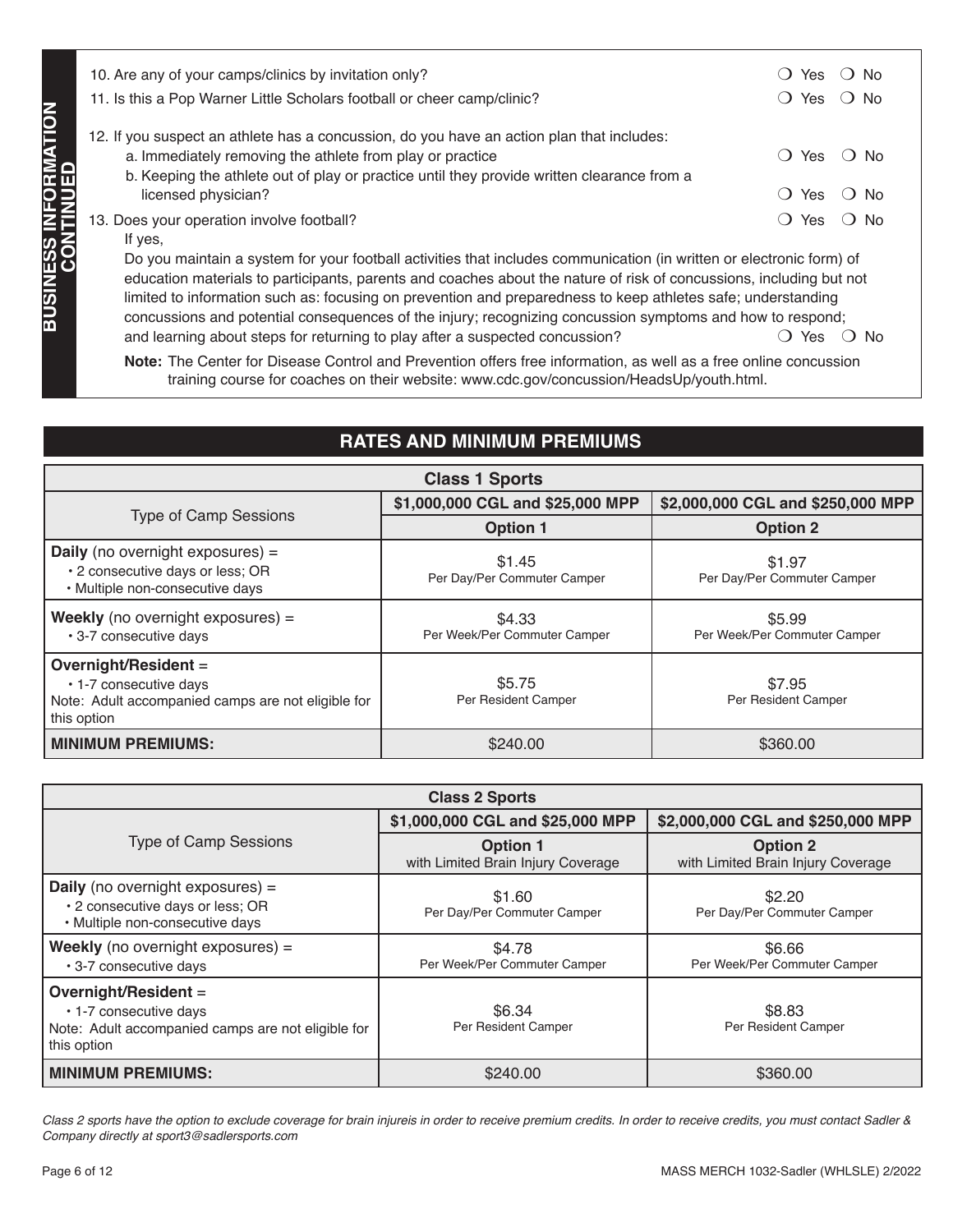# **CAMP INFORMATION**

1. Please list all camp sessions individually below.

| <b>Type of Camp Sessions</b>                                                                                                                                                                                                   |  |  |  |  |
|--------------------------------------------------------------------------------------------------------------------------------------------------------------------------------------------------------------------------------|--|--|--|--|
| <b>Daily</b> (no overnight exposures) = 2 consecutive days or less; OR Multiple non-consecutive days                                                                                                                           |  |  |  |  |
| <b>Weekly</b> (no overnight exposures) = $3-7$ consecutive days (max $7$ consecutive days)                                                                                                                                     |  |  |  |  |
| <b>Overnight/Resident</b> (Note: Adult accompanied camps are not eligible for this coverage) = $1 - 7$ consecutive days                                                                                                        |  |  |  |  |
| 2. Coverage only applies to those camp sessions specifically reported and each session must be individually listed.<br>3. Should you have more than 4 camps, please provide information on an additional sheet.                |  |  |  |  |
| <b>CAMP/SESSION #1</b>                                                                                                                                                                                                         |  |  |  |  |
|                                                                                                                                                                                                                                |  |  |  |  |
|                                                                                                                                                                                                                                |  |  |  |  |
|                                                                                                                                                                                                                                |  |  |  |  |
| Camp days (circle all that apply): Mon Tues Wed Thurs<br>Fri<br>Sun<br>Sat                                                                                                                                                     |  |  |  |  |
|                                                                                                                                                                                                                                |  |  |  |  |
| # of youth campers/participants (below age 19): _____________ # of adult campers/participants: _______________                                                                                                                 |  |  |  |  |
| Check all that apply: $\bigcirc$ Daily $\bigcirc$ Weekly $\bigcirc$ Overnight/Resident<br>$\bigcirc$ Virtual                                                                                                                   |  |  |  |  |
| <b>CAMP/SESSION #2</b>                                                                                                                                                                                                         |  |  |  |  |
|                                                                                                                                                                                                                                |  |  |  |  |
|                                                                                                                                                                                                                                |  |  |  |  |
|                                                                                                                                                                                                                                |  |  |  |  |
| Thurs<br>Camp days (circle all that apply): Mon Tues Wed<br>Fri<br>Sat<br>Sun                                                                                                                                                  |  |  |  |  |
|                                                                                                                                                                                                                                |  |  |  |  |
| # of youth campers/participants (below age 19): ______________ # of adult campers/participants: _______________                                                                                                                |  |  |  |  |
| Check all that apply: $\bigcirc$ Daily $\bigcirc$ Weekly $\bigcirc$ Overnight/Resident<br>$\bigcirc$ Virtual                                                                                                                   |  |  |  |  |
| <b>CAMP/SESSION #3</b>                                                                                                                                                                                                         |  |  |  |  |
|                                                                                                                                                                                                                                |  |  |  |  |
|                                                                                                                                                                                                                                |  |  |  |  |
| Dates of camp: _____/_____/______ to _____/______/________ Hours of operation: ______A.M./P.M. to _____A.M./P.M.                                                                                                               |  |  |  |  |
| Camp days (circle all that apply): Mon Tues Wed<br>Thurs<br>Fri<br>Sat<br>Sun                                                                                                                                                  |  |  |  |  |
|                                                                                                                                                                                                                                |  |  |  |  |
| # of youth campers/participants (below age 19): 40 m = 4.4 m = 4.4 m = 4.4 m = 4.4 m = 4.4 m = 4.4 m = 4.4 m = 4.4 m = 4.4 m = 4.4 m = 4.4 m = 4.4 m = 4.4 m = 4.4 m = 4.4 m = 4.4 m = 4.4 m = 4.4 m = 4.4 m = 4.4 m = 4.4 m = |  |  |  |  |
| Check all that apply: O Daily O Weekly O Overnight/Resident<br>$\bigcirc$ Virtual                                                                                                                                              |  |  |  |  |
|                                                                                                                                                                                                                                |  |  |  |  |
| <b>CAMP/SESSION #4</b>                                                                                                                                                                                                         |  |  |  |  |
|                                                                                                                                                                                                                                |  |  |  |  |
|                                                                                                                                                                                                                                |  |  |  |  |
| Thurs<br>Camp days (circle all that apply): Mon Tues Wed<br>Fri<br>Sat<br>Sun                                                                                                                                                  |  |  |  |  |
|                                                                                                                                                                                                                                |  |  |  |  |
| # of youth campers/participants (below age 19): ______________ # of adult campers/participants: ______________                                                                                                                 |  |  |  |  |
|                                                                                                                                                                                                                                |  |  |  |  |
| Check all that apply: $\bigcirc$ Daily $\bigcirc$ Weekly $\bigcirc$ Overnight/Resident<br>$\bigcirc$ Virtual                                                                                                                   |  |  |  |  |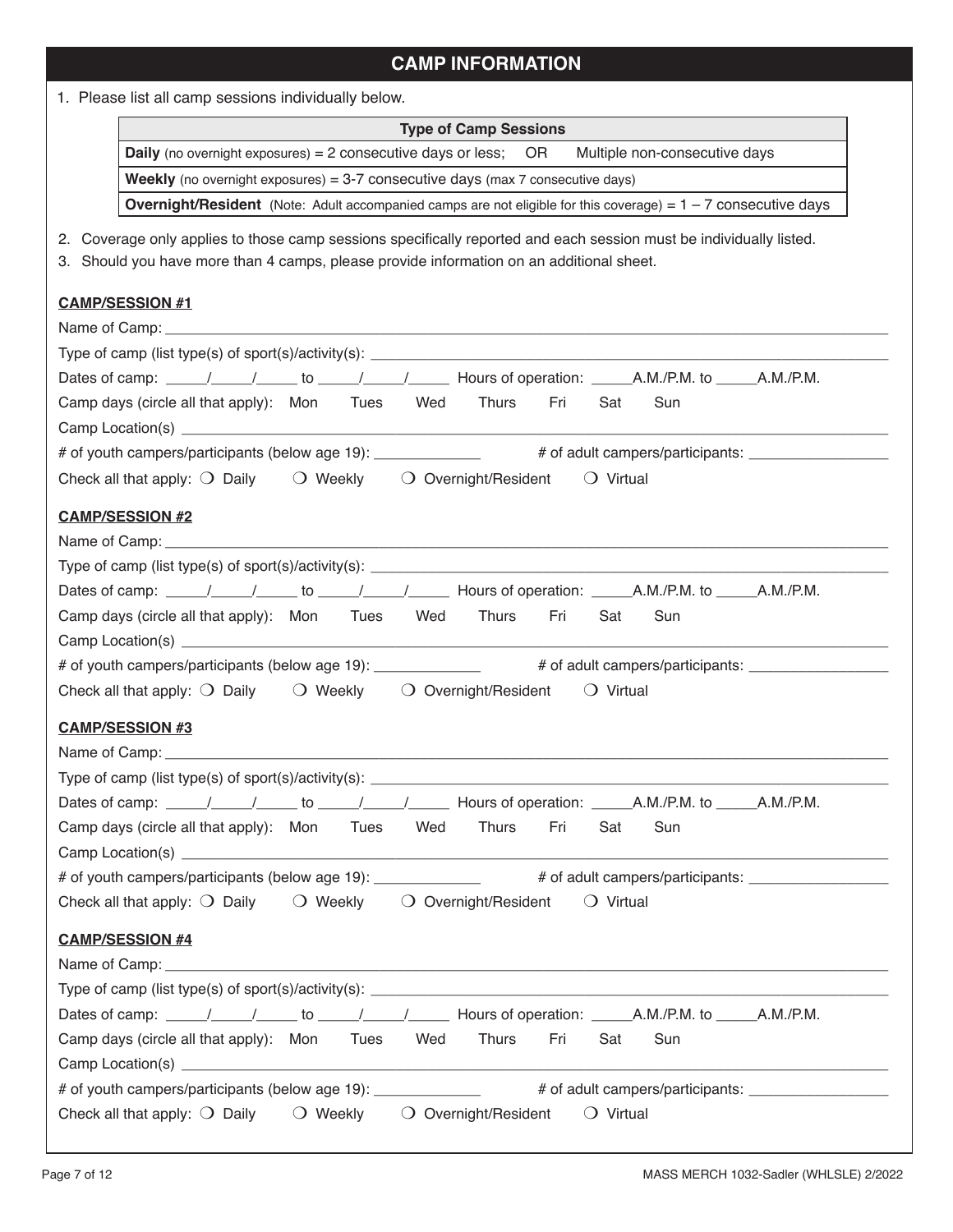# **COST CALCULATION**

- 1. Use rates on page 6 to calculate premium. Premium is determined by applying the appropriate rate for the coverage option selected to the maximum amount of expected campers/participants. Day camps/clinics with an accompanied adult(s) need to count all participants in their program including the adults. TBD cannot be accepted.
- 2. If calculated premium is less than minimum (see chart on page 6), use the minimum premium.
- 3. The same limit option must be used for all camps.
- 4. If multiple sports are in a single camp, then the highest sport class applies
- 5. OPTIONAL LIMITS AVAILABLE For liability limits of \$3,000,000, \$4,000,000 and \$5,000,000. Visit us online for an immediate quote or check here if a higher liability limit is needed.  $\bigcirc$  Limit needed:
- 6. Costs are 100% non-refundable/non-transferrable once coverage begins. Coverage is contingent upon receipt of payment and a fully completed enrollment form. No coverage will be deemed in effect until accurate payment is received by the company or their representative.

## **NOTE: Cancellations must be reported prior to the scheduled start date or the first day of the camp/clinic session, and confirmed in writing for a refund or credit to be considered. Refunds may be subject to a cancellation penalty. Cancellations/changes can only be made by the named insured.**

| Camp/Session #<br>(from page 7)                                                                                       | Coverage<br>Option<br>(1 or 2) | # of Days<br><b>OR Weeks</b> | $\mathbf{x}$              | <b>Daily OR</b><br><b>Weekly Rate</b><br>(from page 6) | $\mathbf{x}$ | # of Campers | $=$       | Premium |
|-----------------------------------------------------------------------------------------------------------------------|--------------------------------|------------------------------|---------------------------|--------------------------------------------------------|--------------|--------------|-----------|---------|
|                                                                                                                       |                                |                              | $\mathsf{X}$              | $$\mathbb{S}$$                                         | $\mathsf{X}$ |              | $=$       | $\$\$   |
|                                                                                                                       |                                |                              | $\boldsymbol{\mathsf{X}}$ | $$\mathbb{S}$$                                         | $\mathsf{X}$ |              | $\equiv$  | \$      |
|                                                                                                                       |                                |                              | $\boldsymbol{\mathsf{X}}$ | $$\mathbb{S}$$                                         | $\mathsf{X}$ |              | $\equiv$  | \$      |
|                                                                                                                       |                                |                              | $\boldsymbol{\mathsf{X}}$ | $$\mathbb{S}$$                                         | $\mathsf{X}$ |              | $\equiv$  | \$      |
|                                                                                                                       |                                |                              | $\boldsymbol{\mathsf{X}}$ | $$\mathbb{S}$$                                         | $\mathsf{X}$ |              | $=$       | \$      |
|                                                                                                                       |                                |                              | $\boldsymbol{\mathsf{X}}$ | $$\mathbb{S}$$                                         | $\mathsf{X}$ |              | $\equiv$  | \$      |
|                                                                                                                       |                                |                              | $\boldsymbol{\mathsf{X}}$ | $$\mathbb{S}$$                                         | $\sf X$      |              | $=$       | \$      |
|                                                                                                                       |                                |                              | $\boldsymbol{\mathsf{X}}$ | $\, \, \raisebox{12pt}{$\scriptstyle \$}$              | $\mathsf{X}$ |              | $\equiv$  | \$      |
|                                                                                                                       |                                |                              | X                         | $\, \, \raisebox{12pt}{$\scriptstyle \$}$              | $\mathsf X$  |              | $=$       | \$      |
|                                                                                                                       |                                |                              | X                         | $\, \, \raisebox{12pt}{$\scriptstyle \$}$              | $\mathsf X$  |              | $=$       | \$      |
|                                                                                                                       |                                |                              | $\sf X$                   | $\, \, \raisebox{12pt}{$\scriptstyle \$}$              | $\mathsf X$  |              | $=$       | $\$\,$  |
|                                                                                                                       |                                |                              | X                         | $\, \, \raisebox{12pt}{$\scriptstyle \$}$              | $\mathsf X$  |              | $=$       | \$      |
|                                                                                                                       |                                |                              | X                         | $\$\,$                                                 | X            |              | $\quad =$ | \$      |
| Calculated Premium (add premium lines above)                                                                          |                                |                              |                           |                                                        | \$<br>(A)    |              |           |         |
| Minimum Premium (from page 6)<br>$\cdot$ Option 1 minimum premium = \$240<br>$\cdot$ Option 2 minimum premium = \$360 |                                |                              |                           |                                                        | \$<br>(B)    |              |           |         |
| Program Premium Due (greater amount from line A or B)                                                                 |                                |                              |                           |                                                        | \$           |              |           |         |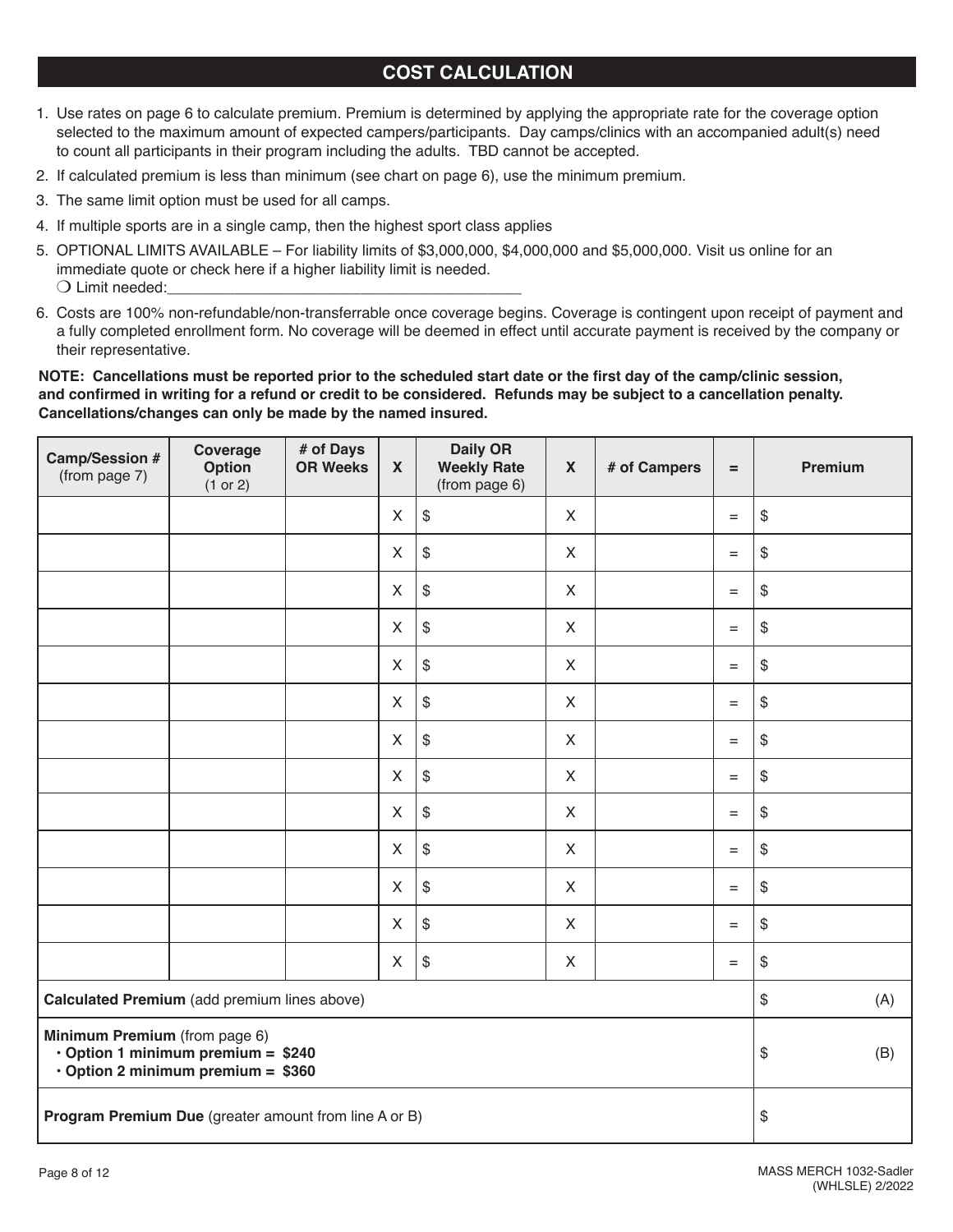Once your enrollment form is approved, you will receive a Certificate of Insurance as evidence that coverage is bound. **Complete this section if you require additional certificates listing a facility, property owner or similar third-party as an additional insured on your policy. Provide a separate request for each additional certificate needed.** 

**Note: Please request all additional insureds needed for this policy term. Additional insureds from the expiring policy term will not be automatically renewed.** 

**1. Camp #:**\_\_\_\_\_\_\_\_\_\_\_\_\_\_\_\_

**CERTIFICATE REQUESTS**

**CERTIFICATE REQUESTS** 

- 2. When is this certificate needed? : \_\_\_\_\_\_/\_\_\_\_\_\_/
- 3. What is the additional insured's relationship to you?

O Owner/manager/lessor of premises (facility or venue)  $\bigcirc$  Sponsor  $\bigcirc$  Co-promoter

 $\bigcirc$  Other (please identify/explain):

NOTE: The certificate holder will automatically be an Additional Insured for an Owner/manager/lessor, Sponsor or Co-Promoter relationship

 $\overline{\phantom{a}}$  , and the contribution of the contribution of the contribution of the contribution of the contribution of the contribution of the contribution of the contribution of the contribution of the contribution of the

4. Certificate holder/additional insured name:

Mailing address: \_\_\_\_\_\_\_\_\_\_\_\_\_\_\_\_\_\_\_\_\_\_\_\_\_\_\_\_\_\_\_\_\_\_\_\_\_\_\_\_\_\_\_\_\_\_\_\_\_\_\_\_\_\_\_\_\_\_\_\_\_\_\_\_\_\_\_\_\_\_\_\_\_\_\_\_\_\_\_\_\_

City: \_\_\_\_\_\_\_\_\_\_\_\_\_\_\_\_\_\_\_\_\_\_\_\_\_\_\_\_\_\_\_\_\_\_\_\_\_\_\_\_\_\_\_\_\_\_\_\_\_\_\_\_ State: \_\_\_\_\_\_\_\_\_ Zip:\_\_\_\_\_\_\_\_\_\_\_\_\_\_\_\_\_\_\_

5. Does the certificate holder/additional insured require any special wording or endorsements?  $\circ$  Yes  $\circ$  No

If yes, check all that apply:  $\bigcirc$  CG2026  $\bigcirc$  Primary  $\bigcirc$  Waiver of subrogation

 $\bigcirc$  Other (please explain):  $\_$ 

**NOTE: If you are not sure, please attach a copy of the insurance requirements/instructions you've received.**

**The most common delay in certificate processing is caused by providing partial or incorrect name and/or instructions. Please check your request carefully before submitting.**

The following exclusions are contained in the commercial general liability coverage you are purchasing. Abuse, molestation, harassment or sexual conduct; Aircraft/hot air balloon; Airport; Amusement devices (the ownership, operation, maintenance or use of: any mechanical or non-mechanical ride, slide, or water slide, any inflatable recreational device, any bungee operation or equipment, any vertical device or equipment used for climbing-either permanently affixed or temporarily erected, or dunk tank. Amusement devices do not include any video or computer games or any device that is specifically designed for the training or instruction of the activity for which you are enrolled.); Ancillary activities/trips held away from the reported camp/clinic location unless supervised, approved and on file with the company; Animals (injury or death to, or injury, death or property damage caused by any animal owned, rented or hired by you); Asbestos; Commercial general liability standard exclusions (CG0001 04/13 edition); Communicable disease; Cryogenic chambers/therapy; Employment-related practices; Fireworks; Fungi or bacteria; Haunted attractions; Lead; Nuclear energy liability; Operation, maintenance or management of any athletic facility or field, other than while being used for covered activities; Performers; Rodeos; Saddle animals; Snowmobile; Transportation of participants; Violation of statutes that govern e-mails, faxes, phone calls or other methods of sending materials or information; Those operations listed as ineligible: After school, day care and latch key programs; All star/bowl games; Hunting and/or nature camps/programs; Pro-sport try-out and training camps; Recruiting camps, showcases, or combines; Sports camp/clinic operators who own or maintain their own facility; 100% virtual camps/ operations; Weight loss camps/programs; Sports camps/clinics offering instruction of: Adventure races; Bandy; Biathlon; Bobsled; Body boarding; Boxing; Box lacrosse; BMX or stunt cycling; Broomball; Canoeing; Climbing; Cycling; Diving; Dodgeball; Equestrian; Hang gliding; Hammer throw; Highland games; Hostelling; Hurling; Inline (extreme, aggressive, freestyle) skating; Inline Stunt performing; Jai alai; Javelin; Kayaking; Kite surfing; Luge (street); Marathon; Martial arts styles consisting of: contact or sparring boxing, dim mak, haganah, kali/escrima, mixed martial arts, savate, sayoc kali, thai boxing, muay thai, ultimate fighting, extreme fighting, cage fighting, or wrestling; Modern pentathlon; Mountain biking and/or hiking; Mountain boarding; Open water activities/events; Open water fishing; Orienteering; Outrigging; Parachute; Parasailing; Polo (horse), Rafting; Rodeo; Roller derby; Rowing/Crew; Rugby; Sailing; Scuba diving; Shooting sports/events; Skateboarding; Skiing (snow or water); Sky diving; Sky surfing; Sled/Crew dog racing; Snorkeling; Snowboarding/snow surfing; Sports parachuting; Streetball; Surfing (including boogie boards); Trapeze; Takraw; Trampoline (unless reported, reviewed and approved by us); Triathlon; Unicycling; Wake boarding; Wind surfing; Wrestling (Roman/Greco); Yachting.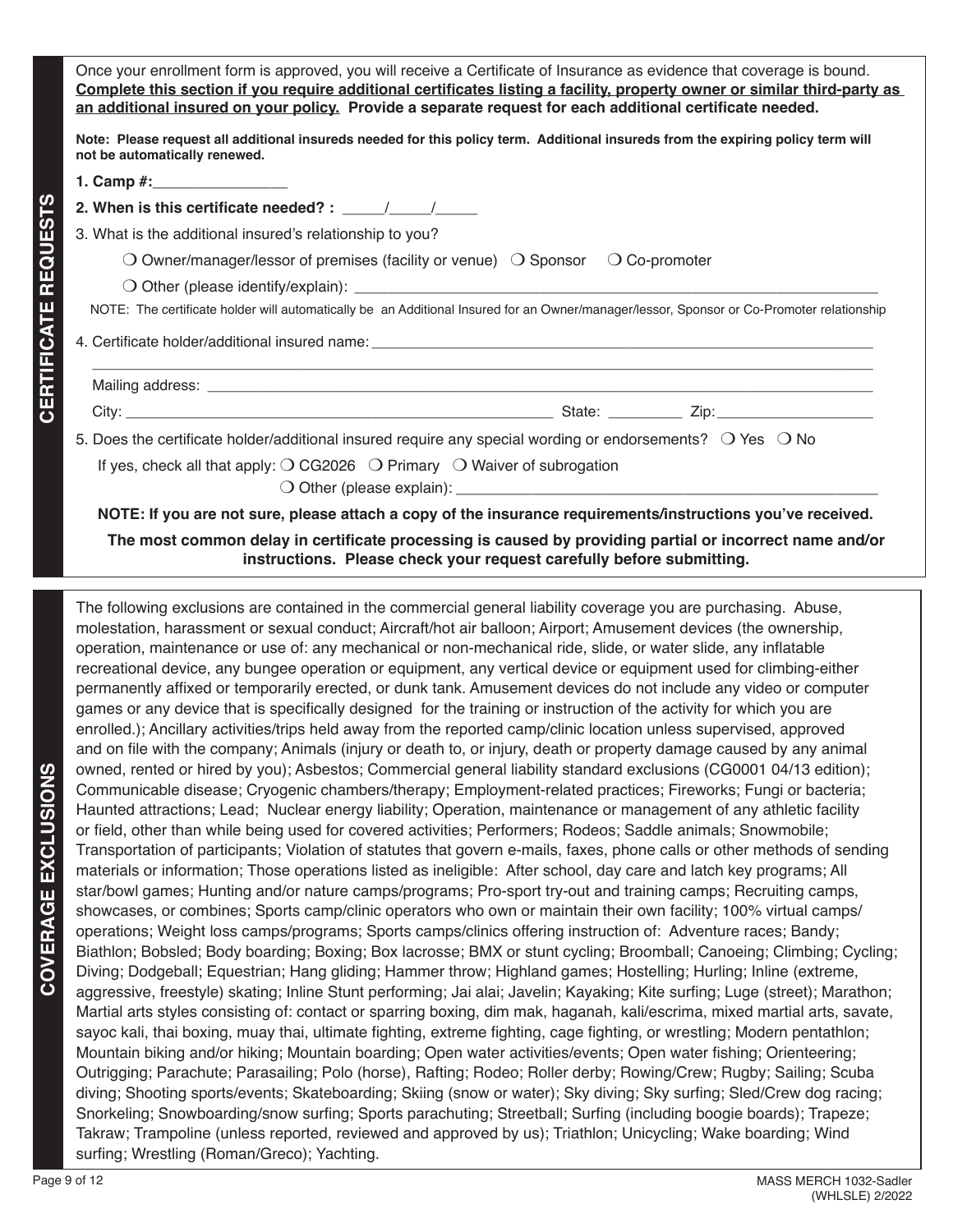## **COSTS ARE 100% NON-REFUNDABLE/NON-TRANSFERRABLE ONCE COVERAGE BEGINS. COVERAGE IS CONTINGENT UPON RECEIPT OF PAYMENT AND A FULLY COMPLETED ENROLLMENT FORM. NO COVERAGE WILL BE DEEMED IN EFFECT UNTIL THE ACCURATE PAYMENT IS RECEIVED BY THE COMPANY OR THEIR REPRESENTATIVE. CANCELLATIONS/CHANGES CAN ONLY BE MADE BY THE NAMED INSURED.**

# **Electronic Signature Disclosure and Consent and Warranty PLEASE READ, COMPLETE #9 BELOW, AND SIGN ON PAGE 11**

## **Electronic Signature Disclosure and Consent**

The Electronic Signatures in Global and National Commerce Act (15 U.S.C. § 7001, et seq.) provides that a signature, contract or other record may not be denied legal effect, validity or enforceability solely because it is in electronic form or because an electronic signature was used in a transaction.

Sadler & Company, Inc. (Sadler), whether on its own behalf, and/or on behalf of an insurer and/or third parties, may utilize the internet, email, cloud services, digital storage, digital media or similar electronic means to transmit Policy Documents to its clients. This Agreement informs you of your rights when we are delivering and you are receiving such documents from us electronically.

## By agreeing to proceed with this transaction, you acknowledge and consent to the following:

- 1. I hereby voluntarily consent to proceeding with this transaction, and all subsequent actions related to this transaction, electronically.
- 2. I understand that further documents relating to this insurance purchased through Sadler, including but not limited to correspondence, communications, confirmations, requests for premium payments and policy documents, may, to the extent permitted by law, be transmitted by electronic means to me, including by e-mail sent to the e-mail address I have provided as part of this transaction and/or my on-line registration. I consent to such documents being provided to me electronically.
- 3. Notwithstanding paragraph 2, any notice of cancellation shall be sent to me by mailing to the address I have provided as part of my registration and/or application for insurance, or to such other address for which I have provided notice pursuant to the terms of the policy.
- 4. Any change or revision to the e-mail address or other electronic contact information which I have provided as part of this transaction and/or my on-line registration process shall be requested by me by faxing, emailing or by mailing a written notice to: Sadler & Company, Inc., P.O. Box 5866, Columbia, SC 29250.
- 5. I understand that I have the right to obtain a paper copy of any electronic record provided to me pursuant to this transaction or any subsequent transaction involving my coverage by mailing a written request to the address provided in paragraph 4.
- 6. In order to access the electronic records provided, the following hardware and software are required: (a) a personal computer or other device through which Internet access is available, (b) an Internet connection, (c) an e-mail account with an Internet service provider, and (d) Adobe Acrobat Reader.
- 7. I understand that I have the right and option to withdraw my consent to the receipt of further electronic documents at any time, by faxing, emailing or mailing a written request to the address provided in paragraph 4. By withdrawing my consent to electronic delivery of documents I understand that I will receive a paper copy of future policy documentation.
- 8. Information relating to this transaction is subject to the terms of our privacy statement, a copy of which is provided at www.sadlersports.com.
- 9. DOCUMENT DELIVERY. After this enrollment form is approved, you will receive a certificate of insurance showing evidence that coverage has been bound. When submitted through an insurance agent or broker, this coverage document will only be delivered to them. Additional certificate requests will be issued to the same person. Providing an email address in this application will be deemed consent to us to deliver documents and communication to you electronically.

If you **DO NOT** want to be emailed please check here and select your preferred method of document delivery.  $\bigcirc$ 

| $\overline{\phantom{0}}$<br>Fax to: | attn: |  |
|-------------------------------------|-------|--|
| $\bigcirc$ Mail to:                 | attn: |  |
|                                     |       |  |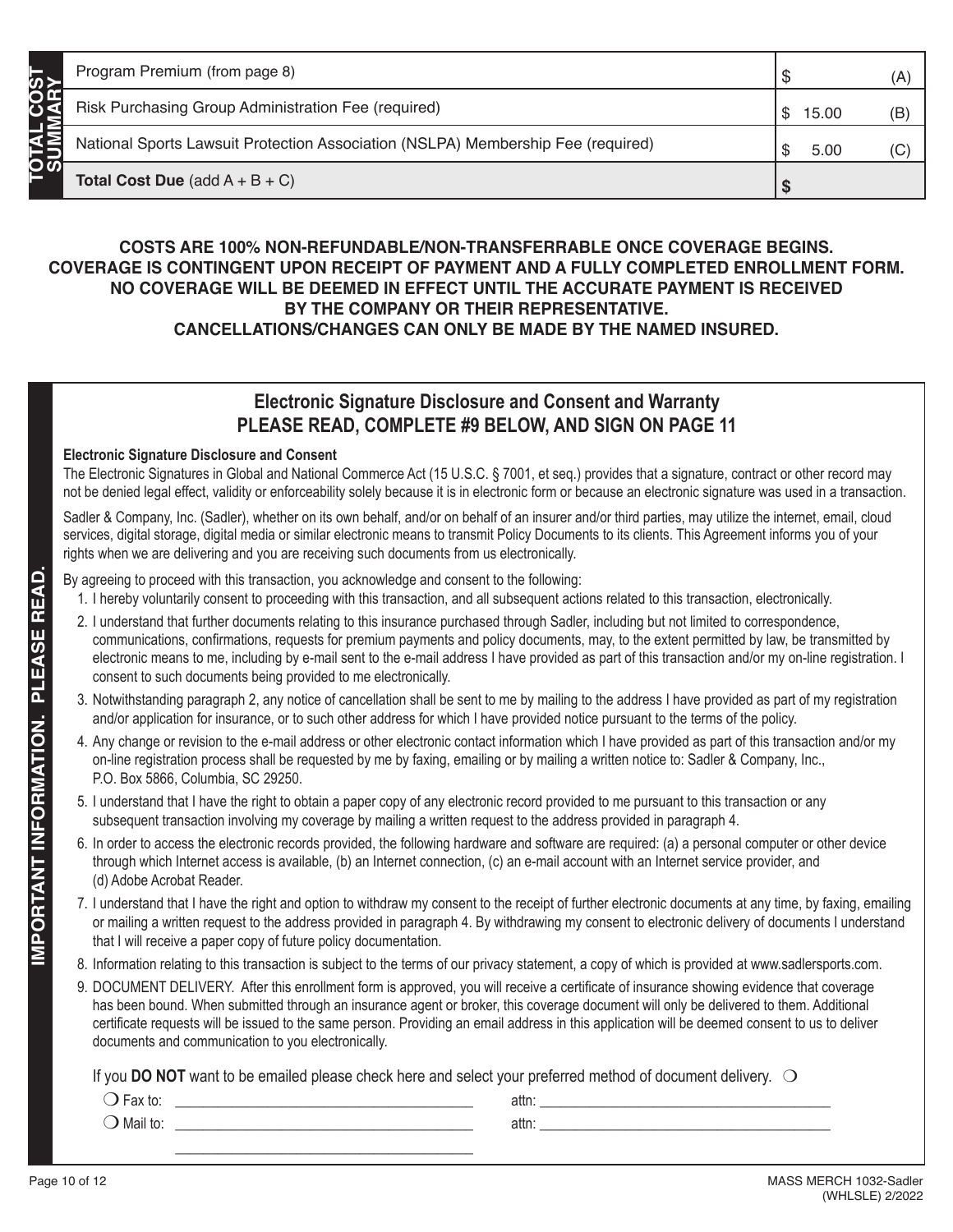## **READ AND SIGN.**

**Warranty Statement:** I understand that the insurance company, in determining whether to provide insurance coverage, will rely on the information contained in this form and all other information being submitted. I hereby warrant, represent and confirm that, to the best of my knowledge, all information provided is complete, true and correct.

I am aware that the insurance company expects accurate reporting for my premium calculation. I understand that my book and records may be examined or audited by the insurance company at any time during the coverage period and up to three years thereafter. Intentional misrepresentation or misreporting may jeopardize coverage. We reserve the right to decline/void any ineligible coverage.

I further acknowledge that, I have reviewed all information provided with this enrollment form and understand the exclusions which apply, as well as the activities and operations for which coverage is not provided.

I understand that this enrollment provides the option for the organization to select General Liability/Medical Payments. However, Sadler offers other types of insurance policies that are not available on this online enrollment such as Directors and Office, Crime, Inland Marine, Workers' Compensation, Excess Liability, Property (building and contents), Event Cancellation, Cyber Risk, Business Auto, Professional Liability, etc. If I am interested in a quote for these other types of policies, I will need to inform Sadler in writing, sport3@sadlersports.com.

I understand that the premium is calculated per camper/per camp. If at any time during the policy year my organization adds additional campers or camp dates, the additions must be reported in order for coverage to extend at the time of a claim?  $\bigcirc$  Yes  $\bigcirc$  No

| Applicant or agent signature:                                                                    | Date:  |
|--------------------------------------------------------------------------------------------------|--------|
| Printed name:                                                                                    | Title: |
| If an agent: Check here to acknowledge you are signing on behalf of the named insured $\bigcirc$ |        |

**AGENTS: YOU MUST CONTINUE TO NEXT SECTION AND COMPLETE AGENT WARRANTY SECTION Enrollments cannot be accepted unless this section is completed**

| <b>AGENTS:</b> Please complete the information below.                                                                                                             |                                                                                                                                                                                                                                |
|-------------------------------------------------------------------------------------------------------------------------------------------------------------------|--------------------------------------------------------------------------------------------------------------------------------------------------------------------------------------------------------------------------------|
|                                                                                                                                                                   |                                                                                                                                                                                                                                |
|                                                                                                                                                                   |                                                                                                                                                                                                                                |
|                                                                                                                                                                   | Agency fax: () and a set of the set of the set of the set of the set of the set of the set of the set of the set of the set of the set of the set of the set of the set of the set of the set of the set of the set of the set |
|                                                                                                                                                                   | Tax I.D.                                                                                                                                                                                                                       |
| I represent and warrant as an insurance producer that I currently maintain, and will maintain, all individual, corporate or agency licenses or permits to conduct |                                                                                                                                                                                                                                |

insurance business in the state coverage for this insured is being written. I further represent and warrant that I currently maintain errors and omissions insurance with a minimum limit of \$1,000,000 for myself, my officers, and employees. If requested by the company, I will provide them with reasonably satisfactory evidence of all of the above mentioned items.

I understand that agents do not have authority to issue binders or a certificate of insurance on behalf of this program.

 **Agent signature:** \_\_\_\_\_\_\_\_\_\_\_\_\_\_\_\_\_\_\_\_\_\_\_\_\_\_\_\_\_\_\_\_\_\_\_\_\_\_\_\_\_\_\_\_ **Date:\_\_\_\_\_\_\_\_\_\_\_\_\_\_\_\_\_\_\_\_\_\_\_\_\_\_\_\_\_\_\_\_\_\_\_\_\_\_\_\_\_\_\_\_\_\_\_\_\_\_\_\_\_\_\_\_**

### **Sadler & Company Inc. PO Box 5866, Columbia, SC 29250 Agent : John Sadler (P) 800-622-7370 (F) 803-256-4017 Email: sport3@sadlersports.com**

Sadler & Company of SC, Inc. - AR (License #254179) D/B/A Sadler Insurance Agency - CA (License #0B57651 John Sadler Insurance Services - MA Sadler Agency - NY (PC - 532473 and LA - 532473) / Sadler Insurance Agency - OK / Sadler & Company, Inc. - TX (License #194495) Sadler and Company - VT (License #577)

**AGENT INFORMATION**

**AGENT INFORMATION**